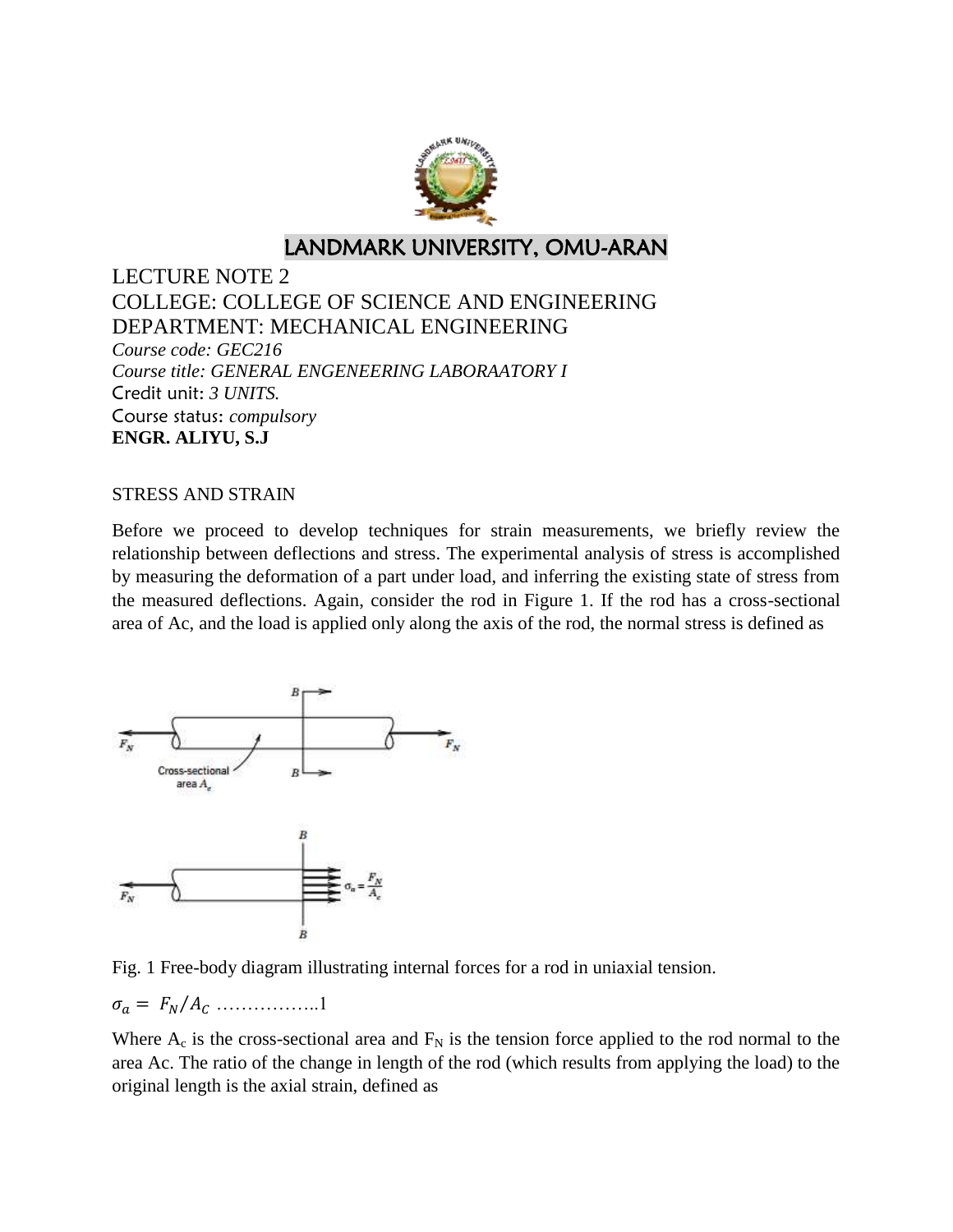⁄ ………….. 2

Where  $\varepsilon_a$  is the average strain over the length L,  $\delta L$  is the change in length, and L is the original unloaded length. For most engineering materials, strain is a small quantity; strain is usually reported in units of  $10^6$  in./in. or  $10^6$  m/m. These units are equivalent to a dimensionless unit called a microstrain (me). Stress–strain diagrams are very important in understanding the behavior of a material under load. Figure 2 is such a diagram for mild steel (a ductile material). For loads less than that required to permanently deform the material, most engineering materials display a linear relationship between stress and strain. The range of stress over which this linear relationship holds is called the elastic region. The relationship between uniaxial stress and strain for this elastic behavior is expressed as

 $\sigma_a = E_m \varepsilon_a \dots \dots \dots \dots \dots \dots$ 3

Where  $E_m$  is the modulus of elasticity, or Young's modulus, and the relationship is called Hooke's law. Hooke's law applies only over the range of applied stress where the relationship between stress and strain is linear. Different materials respond in a variety of ways to loads beyond the linear range, largely depending on whether the material is ductile or brittle. For almost all engineering components, stress levels are designed to remain well below the elastic limit of the material; thus, a direct linear relationship may be established between stress and strain. Under this assumption, Hooke's law forms the basis for experimental stress analysis through the measurement of strain.



Figure 2 A typical stress– strain curve for mild steel.

#### Lateral Strains

Consider the elongation of the rod shown in Figure 11.1 that occurs as a result of the load FN. As the rod is stretched in the axial direction, the cross-sectional area must decrease since the total mass (or volume for constant density) must be conserved. Similarly, if the rod were compressed in the axial direction, the cross-sectional area would increase. This change in cross-sectional area is most conveniently expressed in terms of a lateral (transverse) strain. For a circular rod, the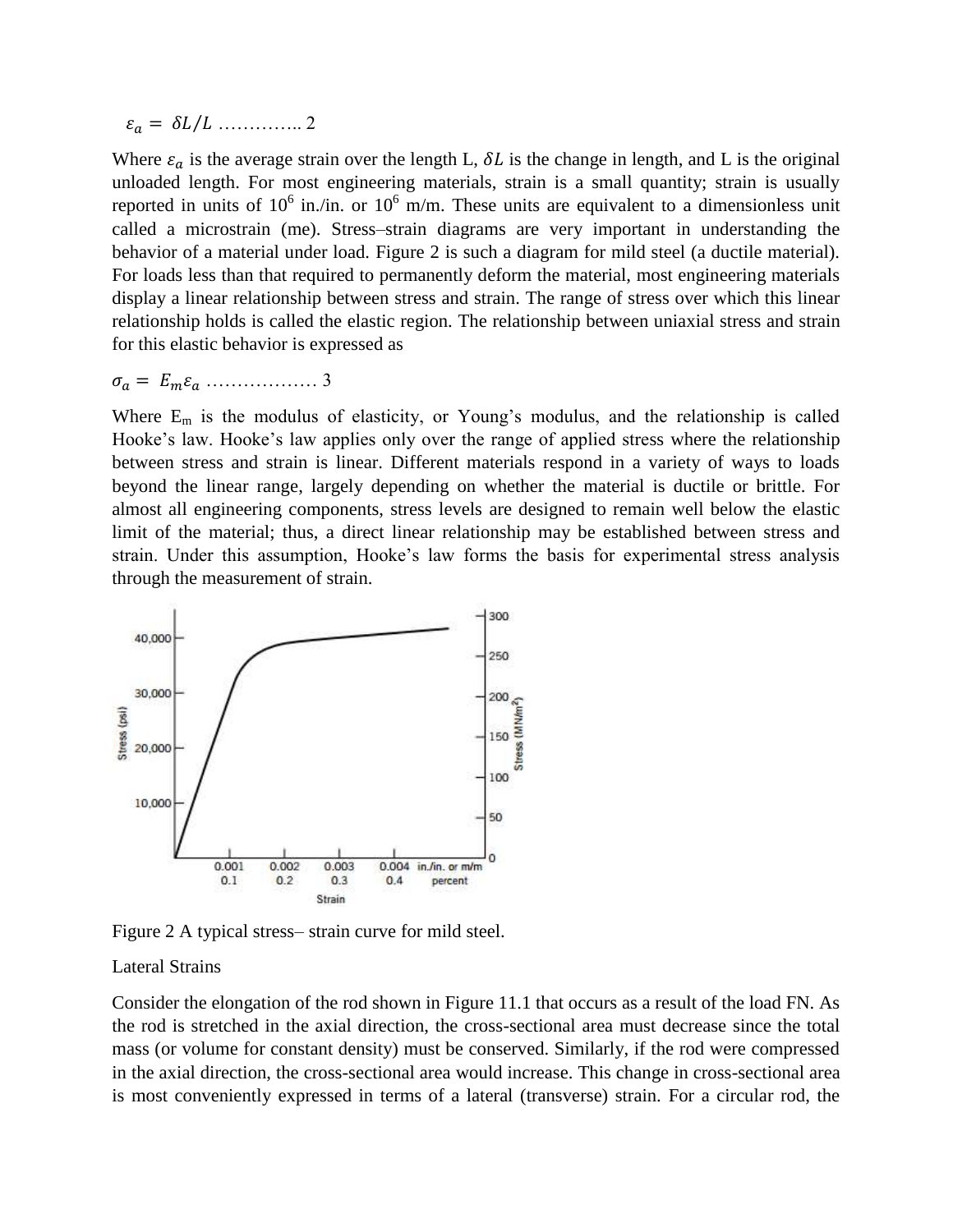lateral strain is defined as the change in the diameter divided by the original diameter. In the elastic range, there is a constant rate of change in the lateral strain as the axial strain increases. In the same sense that the modulus of elasticity is a property of a given material, the ratio of lateral strain to axial strain is also a material property. This property is called Poisson's ratio, defined as

 | | | | ……………. 4

Engineering components are seldom subject to one-dimensional axial loading. The relationship between stress and strain must be generalized to a multidimensional case. Consider a twodimensional geometry, as shown in Figure 3, subject to tensile loads in both the x and y directions, resulting in normal stresses  $\sigma_x$  and  $\sigma_y$ . In this case, for a biaxial state of stress, the stresses and strains are

$$
\varepsilon_{y} = \frac{\sigma_{y}}{E_{m}} - \nu_{p} \frac{\sigma_{x}}{E_{m}} \qquad \varepsilon_{x} = \frac{\sigma_{x}}{E_{m}} - \nu_{p} \frac{\sigma_{y}}{E_{m}}
$$
\n
$$
\sigma_{x} = \frac{E_{m}(\varepsilon_{x} + \nu_{p}\varepsilon_{y})}{1 - \nu_{p}^{2}} \qquad \sigma_{y} = \frac{E_{m}(\varepsilon_{y} + \nu_{p}\varepsilon_{x})}{1 - \nu_{p}^{2}} \qquad \dots \qquad \dots \qquad 5
$$
\n
$$
\tau_{x\gamma} = G\gamma_{x\gamma}
$$

In this case, all of the stress and strain components lie in the same plane. The state of stress in the elastic condition for a material is similarly related to the strains in a complete three-dimensional situation (1, 2). Since stress and strain are related, it is possible to determine stress from measured strains under appropriate conditions. However, strain measurements are made at the surface of an engineering component. The measurement yields information about the state of stress on the surface of the part.



Figure 3 Biaxial state of stress.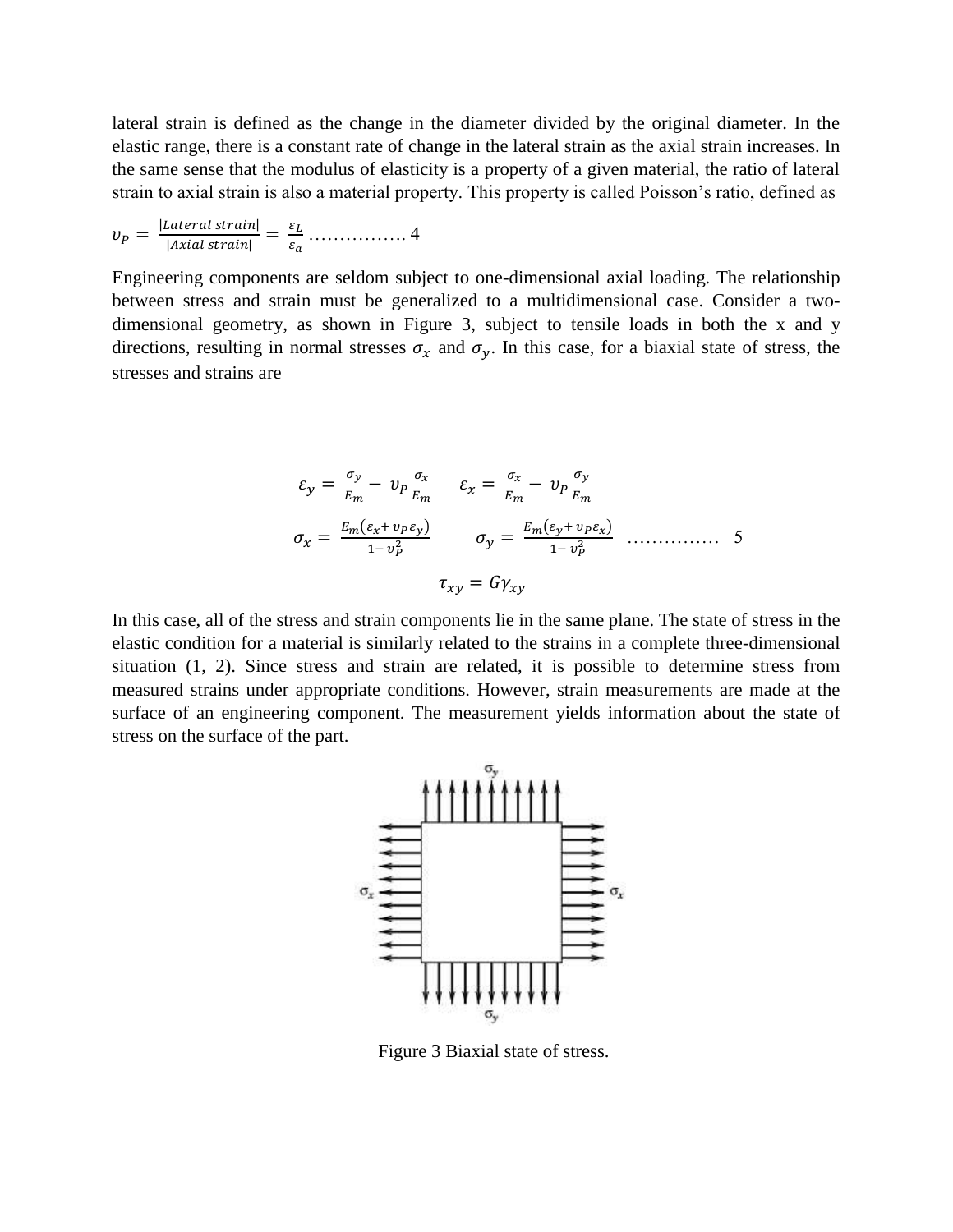The analysis of measured strains requires application of the relationship between stress and strain at a surface. Such analysis of strain data is described elsewhere (3), and an example provided in this chapter.

## 3 RESISTANCE STRAIN GAUGES

The measurement of the small displacements that occur in a material or object under mechanical load can be accomplished by methods as simple as observing the change in the distance between two scribe marks on the surface of a load-carrying member, or as advanced as optical holography. In any case, the ideal sensor for the measurement of strain would (1) have good spatial resolution, implying that the sensor would measure strain at a point; (2) be unaffected by changes in ambient conditions; and (3) have a high-frequency response for dynamic (timeresolved) strain measurements. A sensor that closely meets these characteristics is the bonded resistance strain gauge. In practical application, the bonded resistance strain gauge is secured to the surface of the test object by an adhesive so that it deforms as the test object deforms. The resistance of a strain gauge changes when it is deformed, and this is easily related to the local strain. Both metallic and semiconductor materials experience a change in electrical resistance when they are subjected to a strain. The amount that the resistance changes depends on how the gauge is deformed, the material from which it is made, and the design of the gauge. Gauges can be made quite small for good resolution and with a low mass to provide a high-frequency response. With some ingenuity, ambient effects can be minimized or eliminated. In an 1856 publication in the Philosophical Transactions of the Royal Society in England, Lord Kelvin (William Thomson) (4) laid the foundations for understanding the changes in electrical resistance that metals undergo when subjected to loads, which eventually led to the strain gauge concept. Two individuals began the modern development of strain measurement in the late 1930s— Edward Simmons at the California Institute of Technology and Arthur Ruge at the Massachusetts Institute of Technology. Their development of the bonded metallic wire strain gauge led to commercially available strain gauges. The resistance strain gauge also forms the basis for a variety of other transducers, such as load cells, pressure transducers, and torque meters.

#### Metallic Gauges

To understand how metallic strain gauges work, consider a conductor having a uniform cross sectional area A<sub>c</sub> and length L made of a material having an electrical resistivity,  $\sigma_e$ . For this electrical conductor, the resistance, R, is given by

$$
R = \sigma_e L / A_c \dots \dots \dots \dots \dots \dots \quad 6
$$

If the conductor is subjected to a normal stress along the axis of the wire, the cross-sectional area and the length change resulting in a change in the total electrical resistance, R. The total change in R is due to several effects, as illustrated in the total differential:

$$
dR = \frac{A_C(\sigma_e dL + L d\rho_e) - \rho_e L dA_C}{A_C^2} \dots \dots \dots \dots \dots \quad 7
$$

Which may be expressed in terms of Poisson's ratio as

$$
\frac{dR}{R} = \frac{dL}{L}(1+2v_P) + \frac{d\rho_e}{\rho_e} \dots \dots \dots \dots \dots \dots \quad 8
$$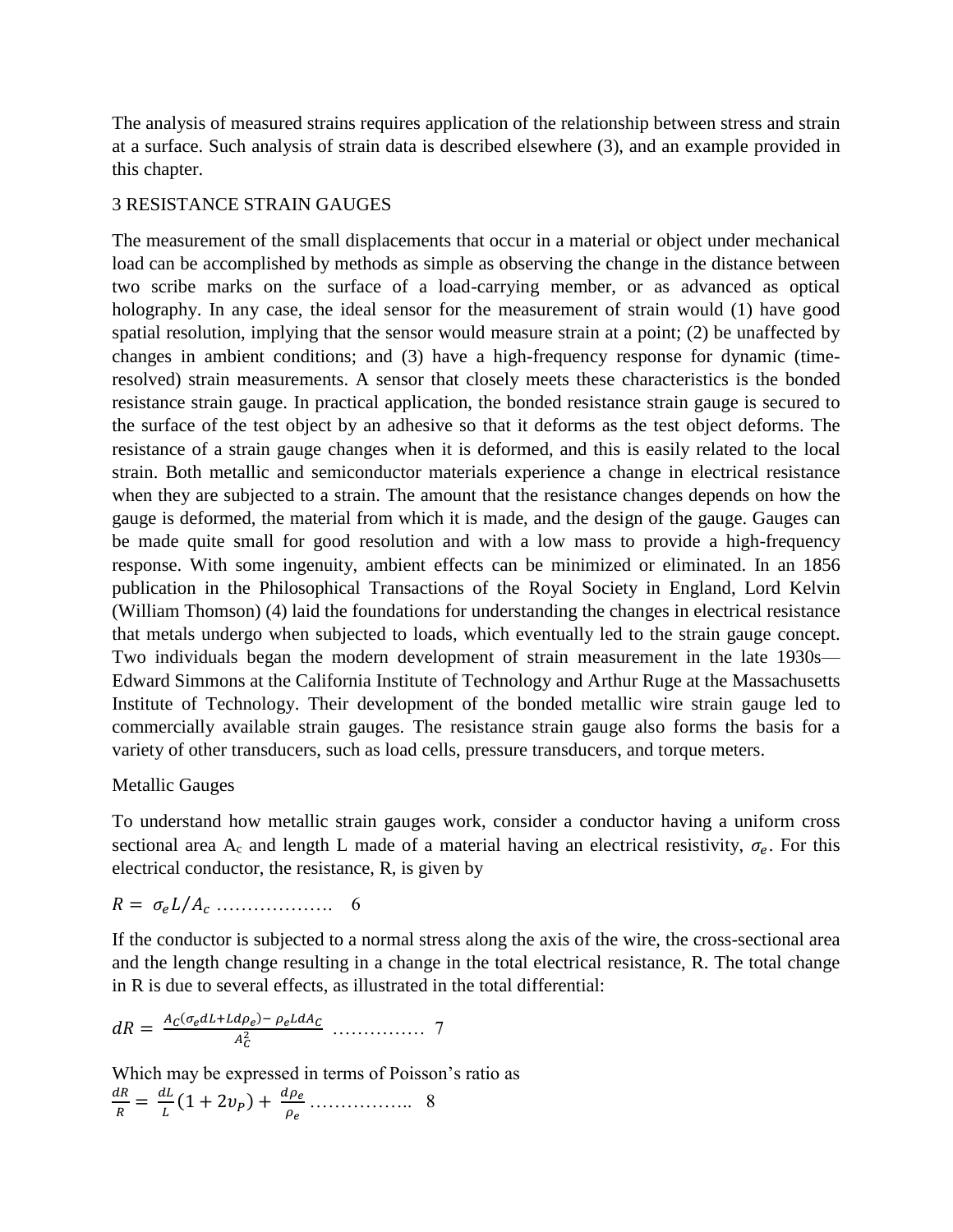Hence, the changes in resistance are caused by two basic effects: the change in geometry as the length and cross-sectional area change, and the change in the value of the resistivity,  $\rho_e$ . The dependence of resistivity on mechanical strain is called piezo-resistance, and may be expressed in terms of a piezo-resistance coefficient,  $\pi_1$  defined by

$$
\mathbf{\pi}_1 = \frac{1}{E_m} \frac{d\rho_e/\rho_e}{dL/L} \dots \dots \dots \dots \dots \dots \dots \quad 9
$$

With this definition, the change in resistance may be expressed

$$
dR/R = dL/L \left(1 + 2v_P + \frac{\pi_1}{2} E_m\right) \dots \dots \dots \dots \dots \quad 10
$$

## Example 1

Determine the total resistance of a copper wire having a diameter of 1 mm and a length of 5 cm. The resistivity of copper is 1:7 x  $10^{-8}$   $\Omega$  m.

KNOWN  $D = 1$  mm

$$
L = 5 \, \text{cm}
$$

 $\rho_e\ = 1:7\ \text{x}\ 10^{\text{-}8}\ \Omega$  m

FIND: The total electrical resistance

### **SOLUTION**

The resistance may be calculated from Equation 6 as

$$
R = \sigma_e L / A_c
$$
  

$$
A_c = \frac{\pi D^2}{4} = \frac{\pi}{4} (1 \times 10^{-3})^2 = 7.85 \times 10^{-7} m^2
$$

The resistance is then

$$
R = \frac{(1.7 \times 10^{-8} \Omega \, m)(5 \times 10^{-2} m)}{7.85 \times 10^{-7} m^2} = 1.08 \times 10^{-3} \Omega
$$

COMMENT If the material were nickel ( $\rho_e = 7.8 \times 10^{-8} \Omega m$ ) instead of copper, the resistance would be 5 x  $10^{-3} \Omega$  for the same diameter and length of wire.

#### Example 2

A very common material for the construction of strain gauges is the alloy constantan (55% copper with 45% nickel), having a resistivity of 49 x  $10^{-8} \Omega$  m. A typical strain gauge might have a resistance of 120  $\Omega$ . What length of constantan wire of diameter 0.025 mm would yield a resistance of 120  $\Omega$ ?

KNOWN The resistivity of constantan is 49 x  $10^{-8} \Omega$  m.

FIND The length of constantan wire needed to produce a total resistance of  $120 \Omega$ 

SOLUTION From Equation 6, we may solve for the length, which yields in this case